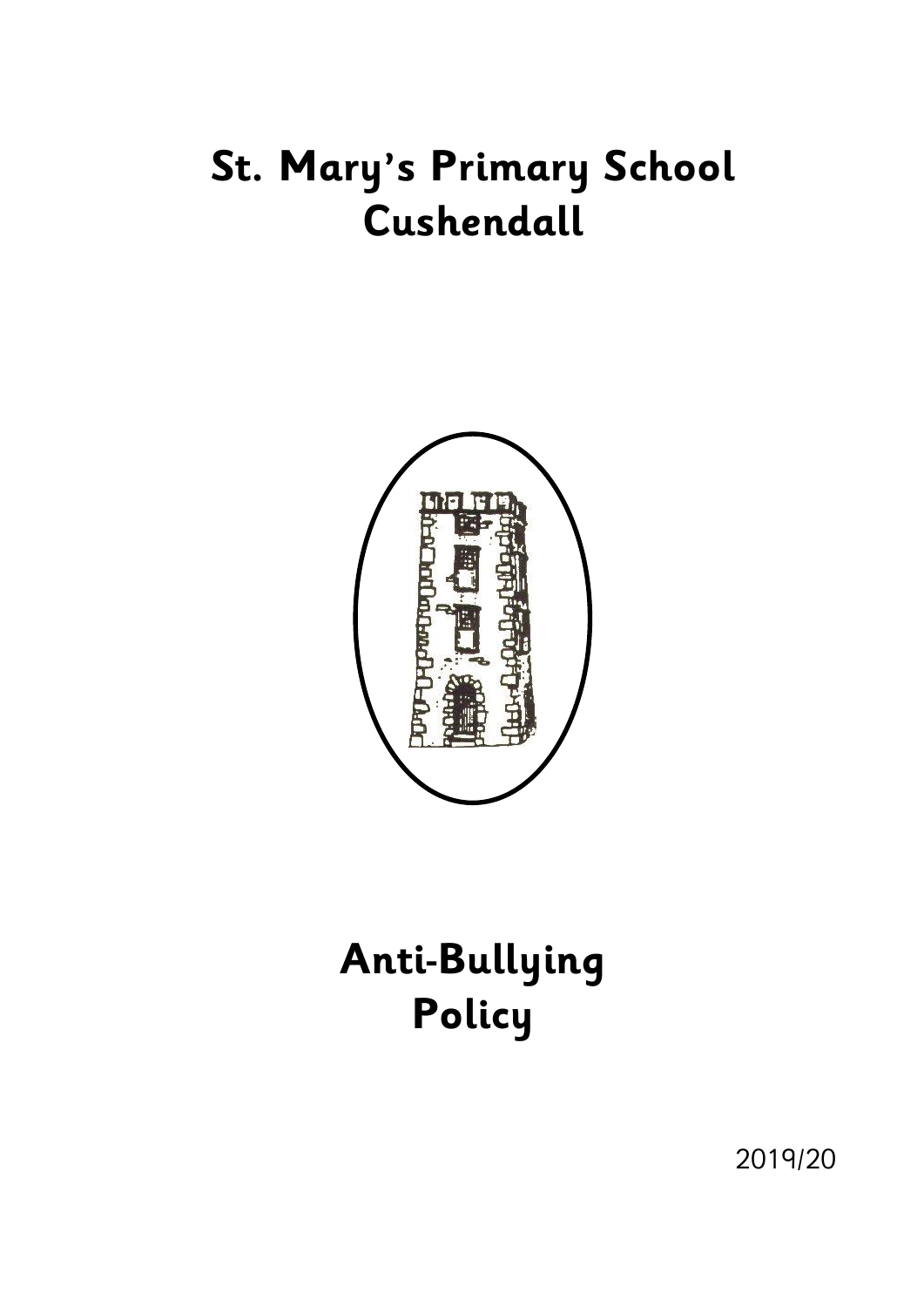# **1. INTRODUCTION**

The primary role of our school is to provide the highest possible standard of education for all of our pupils. A stable, secure learning environment is an essential requirement to achieve this goal. Bullying behaviour, by its very nature, undermines and dilutes the quality of education and imposes psychological damage on those who are victims. In order that we may provide pupils with a safe and secure learning environment the issue of bullying must be positively and firmly addressed by school through a range of school-based measures and strategies by which all members of the school community are enabled to act effectively in dealing with this form of anti-social behaviour.

As part of our Pastoral Care Policy, it is our aim to build a community of children who care about each other and show respect for themselves and each other. This is supported in all classes through our CRED programme which recognises and celebrates the differences in cultures and traditions which exist in our school and wider community.

# **Rationale**

All schools have a pastoral responsibility towards the children in their care and should take all reasonable steps to ensure their welfare is safeguarded and their safety preserved. At the centre of a whole school approach to promoting an anti-bullying culture should be the creation of a positive school climate, which encourages respect, trust, caring, consideration and sensitivity towards others.

The process of building such a climate will be facilitated when the overall quality of pastoral care is such that pupils feel secure, are free from emotional and physical harm, have their opinions valued and their concerns dealt with sympathetically and appropriately. Pupils should be able to enjoy their time in school and have educational experiences which are academically and socially fulfilling.

# **Definition**

Bullying is a repeated act of aggression causing embarrassment, pain or discomfort to someone. It can take a number of forms: physical, verbal, making gestures, extortion and exclusion. It is an abuse of power. It can be planned and organised, or it may be unintentional. It may be perpetrated by individuals or by groups of pupils.

It is important that all parties are aware of the distinction between 'bullying' as repeated acts of aggression, and isolated incidents of aggression.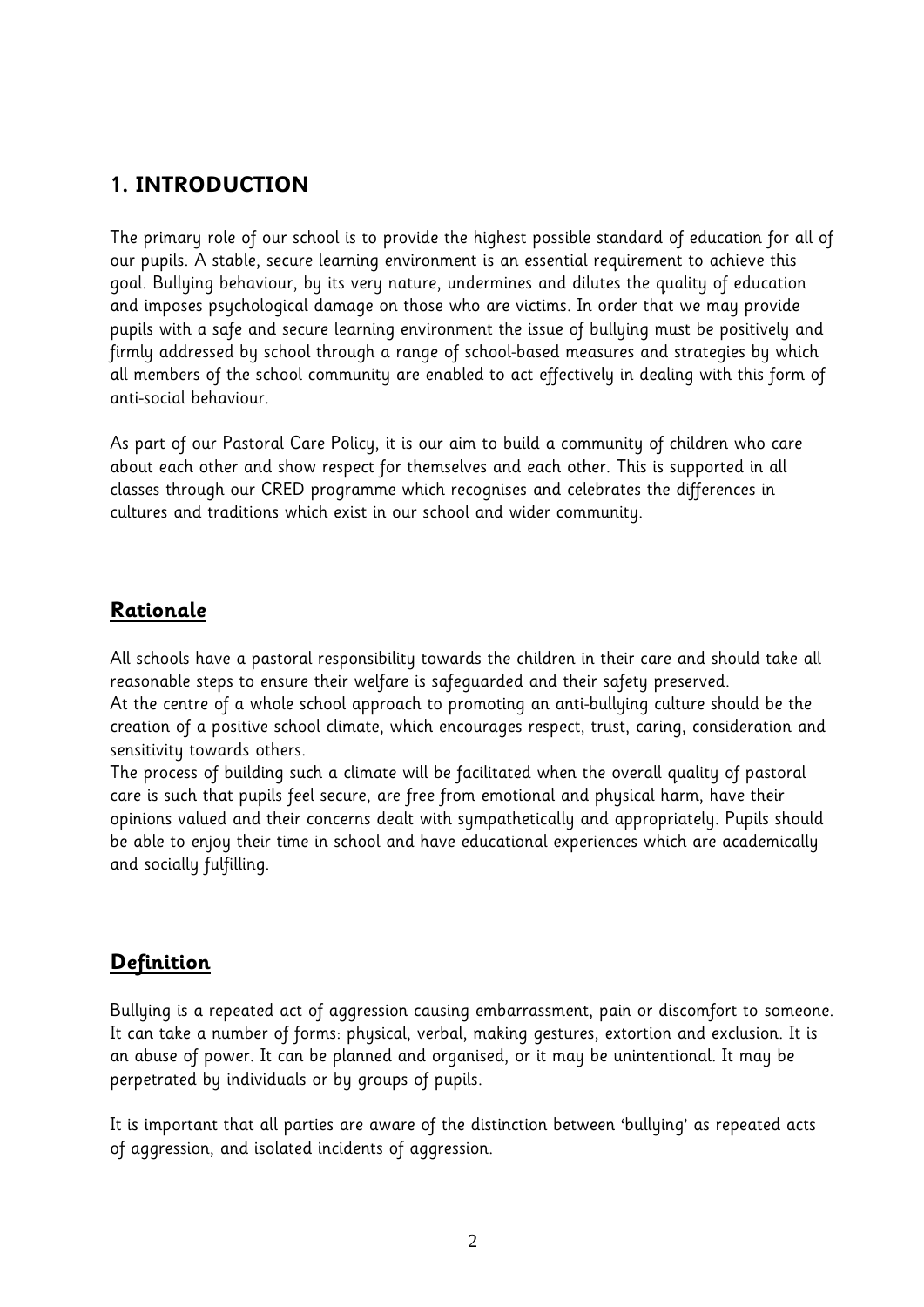# **Aims**

- $\triangleright$  To raise awareness of bullying as a form of unacceptable behaviour with school management, teachers, pupils, parents/guardians.
- $\triangleright$  To create a school ethos which enables pupils to articulate their fears and concerns and be confident they will receive a sympathetic and supportive response from teachers and other adults within the school community.
- $\triangleright$  To develop and implement strategies which are preventative in orientation, intended to minimise the likelihood of incidents of bullying behaviour taking place.
- $\triangleright$  To develop and implement a programme of support for those who are victims of bullying behaviour and for those involved in bullying behaviour.
- $\triangleright$  To develop procedures for recording, reporting and investigating incidents of bullying behaviour.
- $\triangleright$  To develop procedures for working with parents and the appropriate external agencies in countering all forms of bullying and anti-social behaviour.
- $\triangleright$  To ensure comprehensive supervision and monitoring arrangements through which all areas of school activity are kept under observation.

# **2. SPECIFIC ISSUES**

# **Ethos**

In St Mary's we promote an atmosphere of mutual respect and co-operation which will contribute to the learning process and generate a positive climate within the school community where every individual feels valued and cared for.

# **Values**

Every opportunity will be taken to praise our pupils for their contributions to the life of the school. Through positive daily experiences we aim to communicate the following positive values:-

- $\triangleright$  Mutual respect;
- $\triangleright$  Respect for property;
- $\triangleright$  Fairness and honesty;
- $\triangleright$  Care and consideration for others;
- $\triangleright$  Self-respect and self-discipline;
- $\triangleright$  Reconciliation.

# **Relationships**

St Mary's Primary School is completely opposed to bullying and will not tolerate it. All members of the school community have a right to work in a secure and caring environment. They also have a responsibility to contribute, in whatever way they can, to the protection and maintenance of such an environment.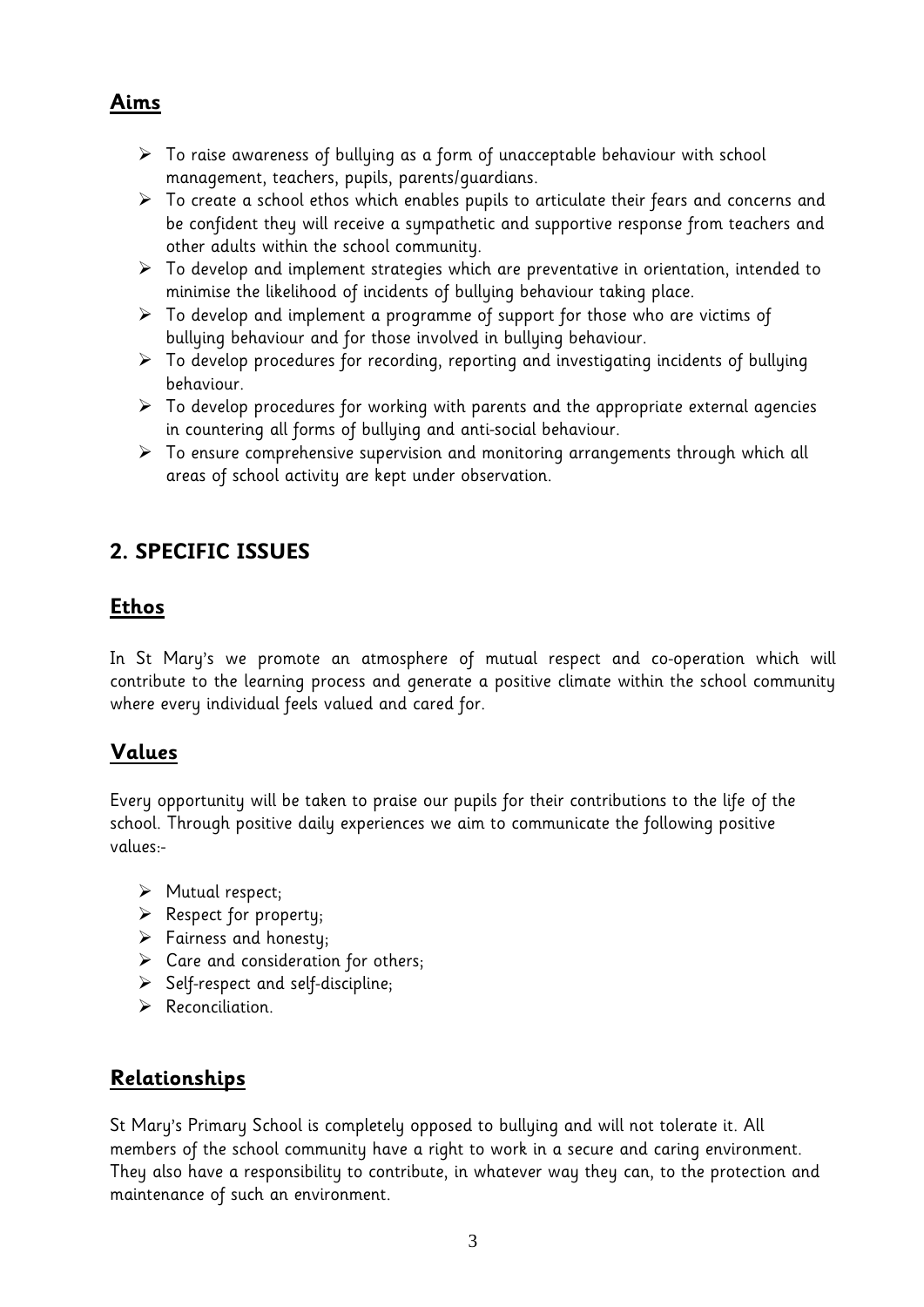# **The Responsibility of Staff**

#### **Our staff will:-**

- $\triangleright$  foster in our pupils self-esteem, self-respect and respect for others;
- $\triangleright$  demonstrate by example the high standards of personal and social behaviour we expect of our pupils;
- $\triangleright$  discuss bullying with all classes, so that every pupil learns about the damage it causes to both the child who is bullied and to the bully, and the importance of telling a teacher about bullying when it happens;
- $\triangleright$  be alert to the signs of distress and other possible indications of bullying;
- $\triangleright$  listen to children who have been bullied, take what they say seriously and act to support and protect them;
- $\triangleright$  report suspected cases of bullying to the designated teacher for child protection i.e. Mrs C. Magill (Primary School);
- $\triangleright$  follow up any complaint by a parent about bullying and report back promptly and fully on the action which has been taken;
- $\triangleright$  deal with observed instances of bullying promptly and effectively.

# **The Responsibilities of Pupils**

#### **We expect our pupils to:-**

- $\triangleright$  avoid becoming involved in any form of bullying;
- $\triangleright$  intervene to protect the pupil who is being bullied, if it is safe to do so;
- $\triangleright$  report to a teacher, classroom assistant or supervisor any witnessed or suspected instances of bullying;

Anyone who becomes the target of bullies should:

 $\triangleright$  not suffer in silence, but have the courage to speak out, to put an end to their own suffering and that of other potential targets.

# **The Responsibilities of Parents**

#### **We ask our parents to support their children and the school by:-**

- $\triangleright$  watching for signs of distress or unusual behaviour in their children which might be evidence of bullying;
- advising their children to report any bullying to Mrs C. Magill (designated teacher for child protection), their class teacher or to the Principal;
- $\triangleright$  advising their children not to retaliate violently to any form of bullying;
- $\triangleright$  being sympathetic and supportive towards their children and reassuring them that appropriate action will be taken;
- $\triangleright$  keeping a written record of any reported instances of bullying;
- $\triangleright$  informing the school of any suspected bullying, even if their children are not involved;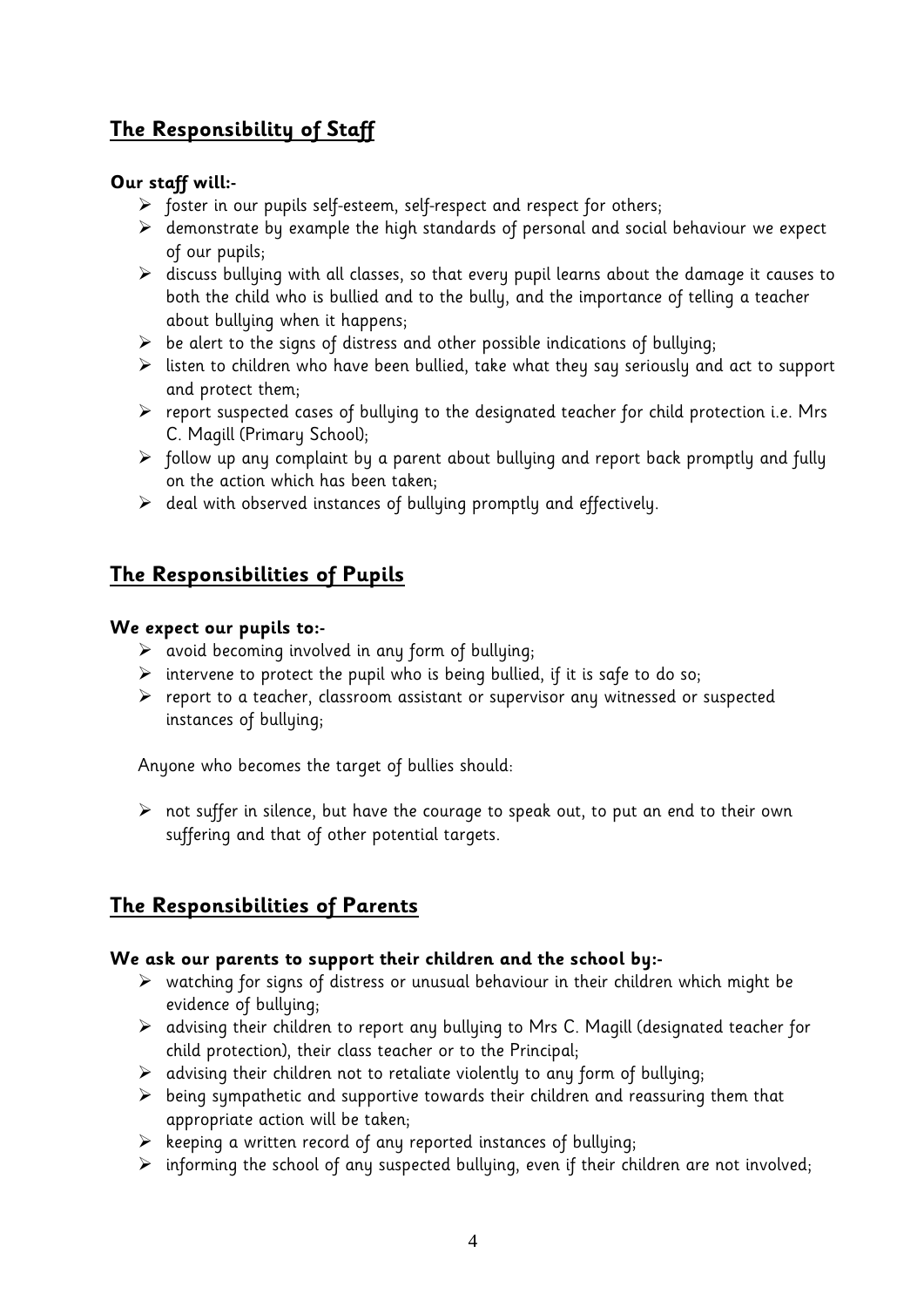$\triangleright$  co-operating with the school, if their children are accused of bullying. Try to ascertain the truth, and point out the implications of bullying, both for the children who are bullied and for the bullies themselves.

# **The Responsibility of All**

#### **Everyone should:-**

 $\triangleright$  work together to combat and, hopefully in time, to eradicate bullying;

As a school we will work as a team to help everyone involved in any form of bullying.

# **Forms of Bullying**

- $\triangleright$  Physical violence, such as hitting, pushing or spitting at another pupil;
- $\triangleright$  Interfering with another pupil's property, by stealing, hiding or damaging it;
- $\triangleright$  Persistent name-calling directed at a pupil which insults or humiliates;
- $\triangleright$  Teasing or spreading rumours about another pupil or his/her family;
- $\triangleright$  Belittling another pupil's abilities or achievements;
- $\triangleright$  Writing offensive notes about another pupil;
- $\triangleright$  Excluding another pupil from a group activity;
- $\triangleright$  Ridiculing another pupil's appearance, way of speaking or mannerisms;
- $\triangleright$  Extortion of favours or money whether accompanied by threats or not;
- $\triangleright$  Abusive telephone calls / text messaging / e-mails.

# **Effects of Bullying**

Pupils who are being bullied may develop feelings of insecurity and extreme anxiety and as a result may become more vulnerable. While they may not talk about what is happening to them, their suffering is indicated through changes in mood and behaviour. Bullying may occasionally result in suicide. It is therefore, important to be alert to changes in behaviour as early intervention is desirable.

#### **Signs and Symptoms**

The following signs/symptoms may suggest that a pupil is being bullied:-

- $\triangleright$  Anxiety about travelling to and from school;
- Unwillingness to go to school;
- $\triangleright$  Loss of enthusiasm and interest in school;
- $\triangleright$  Pattern of physical illnesses e.g. headaches, stomach aches;
- $\triangleright$  Unexplained changes in either mood or behaviour;
- $\triangleright$  Visible signs of anxiety or distress stammering, nightmares, not eating;
- $\triangleright$  Spontaneous out-of-character comments about either pupils or teachers;
- $\triangleright$  Possessions missing or damaged;
- $\triangleright$  Increased requests for money and/or stealing money;
- $\triangleright$  Unexplained bruising or cuts or damaged clothing;
- $\triangleright$  Reluctance and / or refusal to say what is troubling him / her.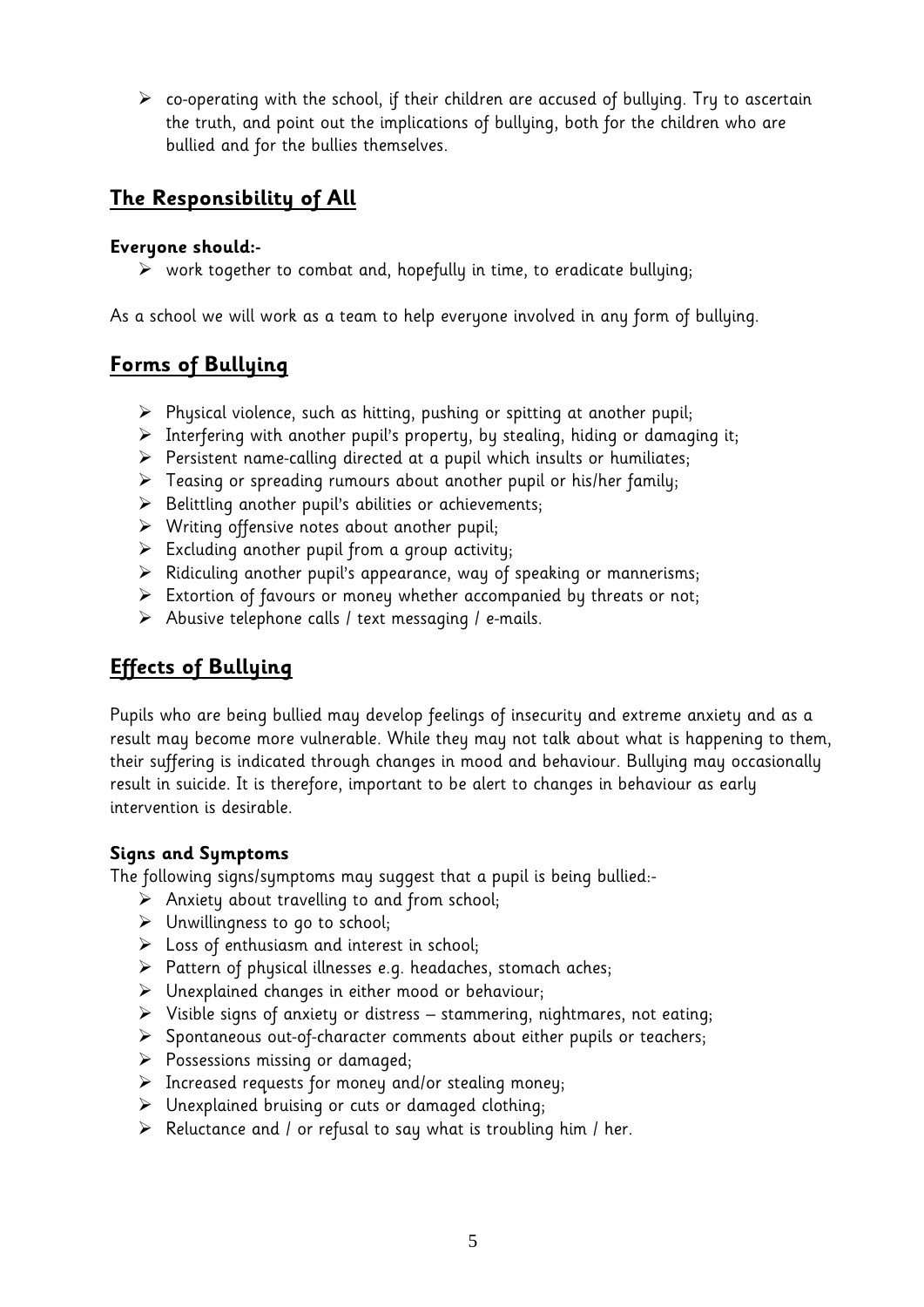**These signs do not necessarily mean that a pupil is being bullied. If repeated or occurring in combination they warrant investigation in order to establish what is affecting the pupil.**

**In St Mary's we recognise that any pupil can be a victim of, or perpetrator of, bullying behaviour.**

# **Recognising a Bully**

Pupils who bully others are not always easily recognised, but research has shown that all bullies have common characteristics:-

- $\triangleright$  Bullies tend to have assertive, aggressive attitudes over which they exercise little control;
- $\triangleright$  Bullies tend to lack empathy; they cannot imagine how the victim feels;
- $\triangleright$  Bullies tend to lack quilt they think that the victim somehow "deserves" the bullying treatment.

# **Preventative Strategies**

In St Mary's we promote a preventative approach to bullying where pupils are respected and valued as individuals and where their self-confidence and self-esteem are fostered routinely.

Preventative measures include:-

- $\triangleright$  encouraging respect towards each other during classroom and other activities e.g. religious education, structured play, physical education, talking and listening sessions and whole school assemblies;
- $\triangleright$  being vigilant and ensuring that the pupils are properly supervised at all times;
- $\triangleright$  making all staff aware we have a vital role to play in the prevention of bullying;
- implementing the P.D.M.U. (Personal Development and Mutual Understanding) area of learning of the NI Curriculum in all classes P1-7 which will include a range of activities with a C.R.E.D. (Community Relations, Equality and Diversity) focus;
- $\triangleright$  'Circle Time' sessions lead by the class teacher which focus on positive relationships;
- $\triangleright$  use of the School Council 'suggestion box' where class councillors can raise issues of general concern with the Principal;
- $\triangleright$  the placing of a 'Worry Box' on the windowsill outside the Principal's office to encourage pupils to express their concerns on the issue of bullying or other matters which may be worrying them;
- $\triangleright$  pastoral notice boards and posters highlighting school procedures and helpline numbers.

# **Reactive Strategies**

Where an incident of bullying has been suspected this will be reported to the designated teacher for child protection. The matter will be investigated fully by either the designated teacher or the Principal who will keep a written record and report any findings to the class teacher. In trying to resolve an incident of bullying, the parents of all concerned will be kept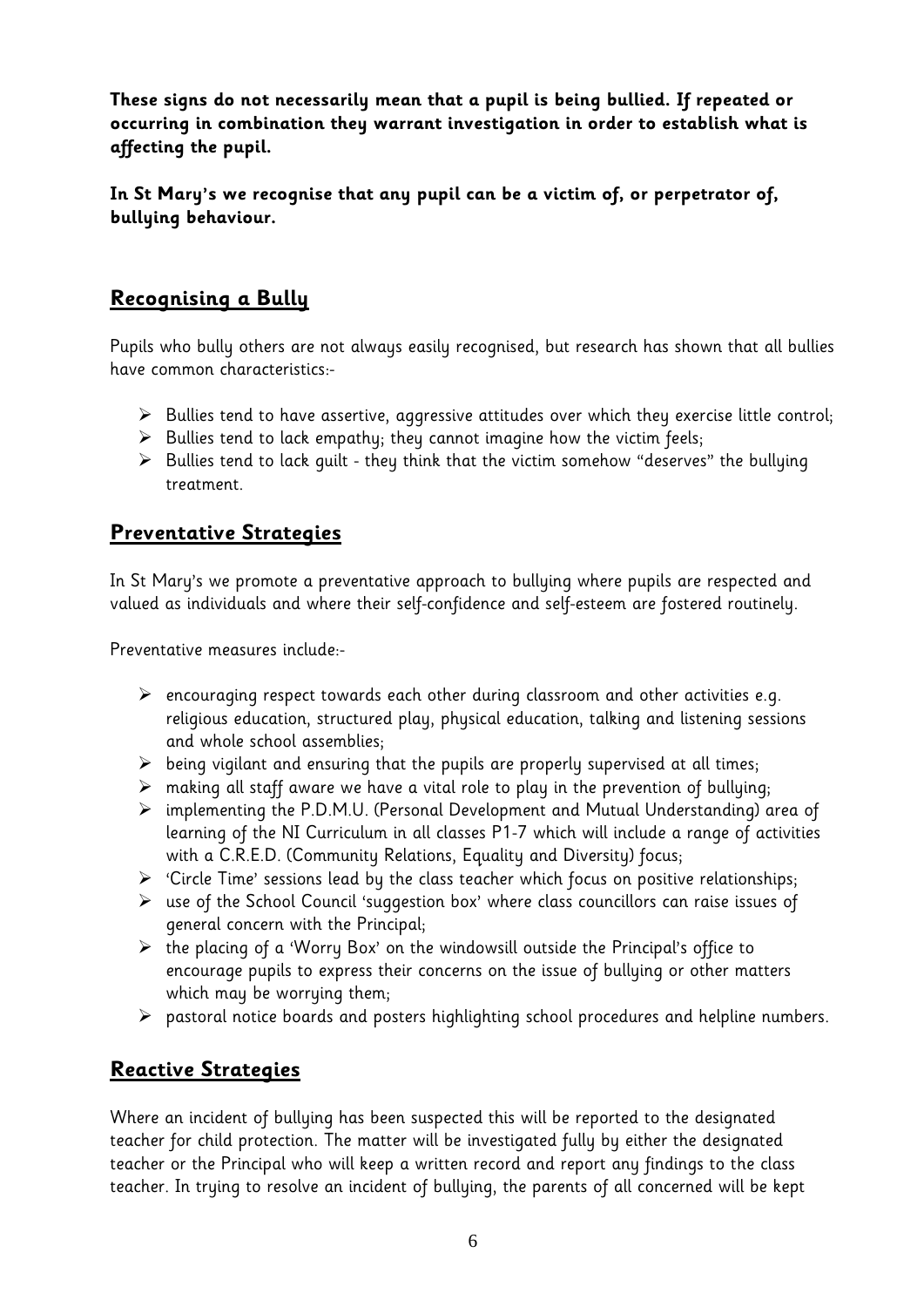fully informed and involved in the plan for resolution which is adopted. Appropriate sanctions, which may include those set out in the Positive Behaviour Policy, will be taken against those responsible and the situation will be closely monitored by the class teacher and the designated teacher for child protection to ensure there is no recurrence of the problem.

In extreme cases it may be necessary to involve other agencies in the provision of support.

#### **If a serious incident or a persistent pattern is established the procedures set out in the Child Protection & Safeguarding Policy will be implemented.**

# **3. IMPLEMENTATION**

# **Roles and Responsibilities (ref: Appendix 1)**

**The Board of Governors** have overall responsibility for ensuring a safe environment for the school community.

**The Principal** is responsible for promoting an anti-bullying culture and ensuring the policy is active.

**Senior Management Team** will provide leadership in terms of developing both preventative and reactive strategies.

**Teachers** must follow procedures outlined in the policy and promote an Anti-Bullying culture in school.

**Non-teaching staff** must be aware of policy and procedures.

**All staff** must avoid:-

- $\triangleright$  using sarcasm or other insulting or demeaning forms of language when addressing pupils; making negative comments about a pupil's appearance or background;
- $\triangleright$  humiliating directly or indirectly, a pupil who is particularly weak or outstanding or vulnerable in other ways;
- $\triangleright$  using any gesture or expression of a threatening or intimidating nature, or any other form of degrading physical contact.

**Pupils** must be aware of what to do if they are bullied or witness a bullying incident. Victims and witnesses need to be encouraged to tell as secrecy and silence nurture bullying.

#### **Parents**

The school will issue guidelines to parents as to how they should report concerns about bullying and the procedures by which the school will inform parents of the action taken to deal with bullying incidents.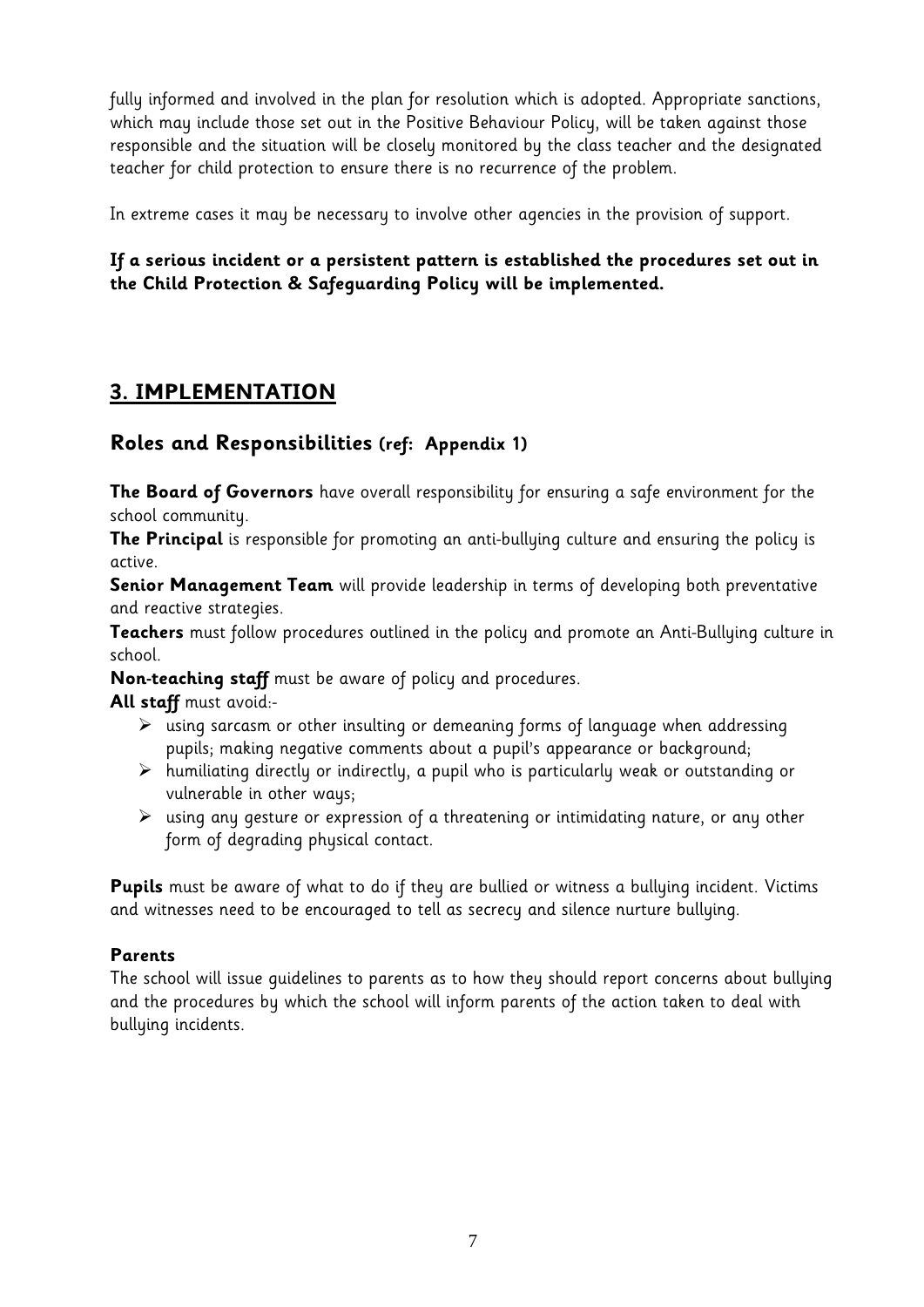## **Supervision**

Teachers will promote an anti-bullying culture in their class and be involved in a supervisory role before school, during school and after school in key areas. Additional supervision will be provided in the playground at breaktime by classroom assistants and at lunchtime by supervisory assistants.

# **Staff Training**

Opportunities will be provided to raise awareness of the nature and extent of bullying in school and staff will be involved in planned INSET sessions to review policy and procedures. Staff will attend external based courses, appropriate to the needs of the school. Support staff will receive guidance and training as necessary.

## **Resources**

Materials used to deliver the programme will be reviewed and updated regularly by all staff.

# **Links To Other Policies**

- ▶ Pastoral Care
- Child Protection & Safeguarding
- ▶ Positive Behaviour
- $\triangleright$  Special Educational Needs

These policies share the goal of creating an environment in which pupils feel secure and confident in the knowledge that their concerns will be listened to and dealt with by members of staff in a sympathetic and appropriate manner.

# **Monitoring And Evaluating**

The policy will be kept under continuous review in the light of incidents of bullying behaviour encountered.

2003 - Survey of pupils, parents and staff used to form the basis of policy review.

2009 - Survey of pupils, parents and staff to form basis of the 2009 policy review.

2013 - Survey of pupils, parents and staff used to form the basis of 2013/14 policy review.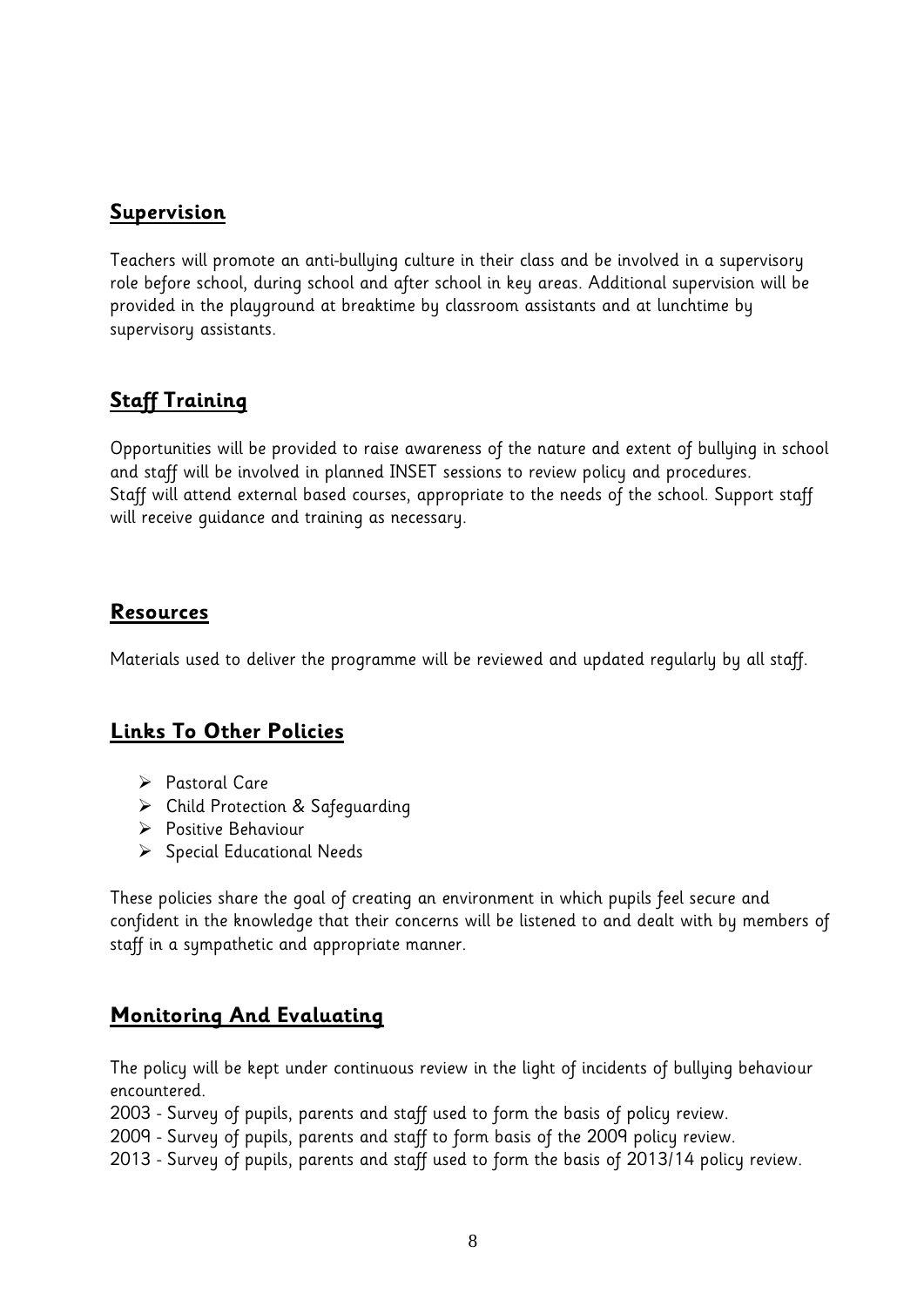The Pastoral Care Co-ordinator will be responsible for co-ordinating, monitoring and evaluation.

Signed ………………………………………. (Chairman of the Board of Governors)

Signed ………………………………………. (Principal)

Initially Adopted: 05.03.03 Last Review Date: 21.05.18

Current Review Date: 04.06.19 at Board of Governors Meeting 2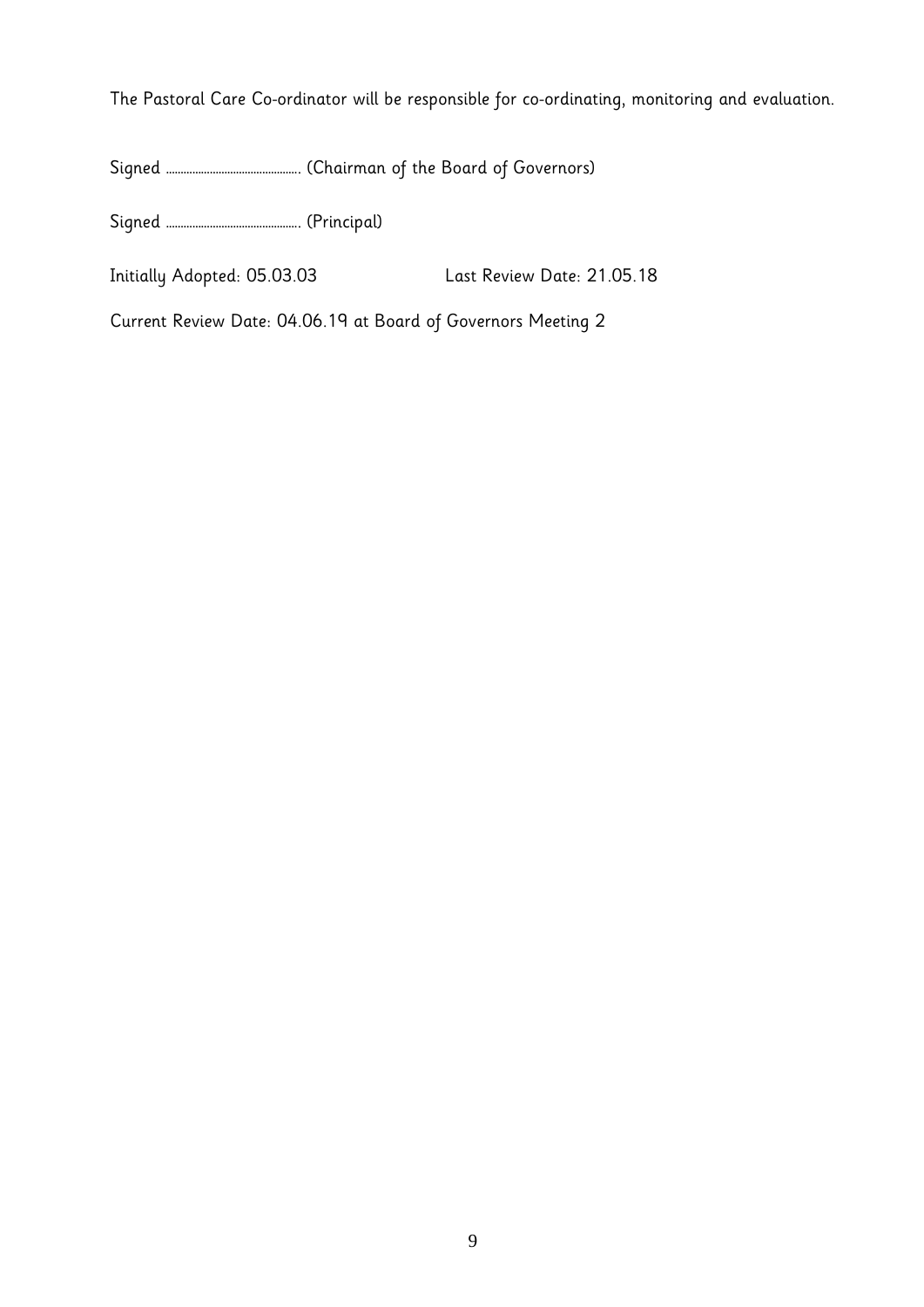Exemplars of the entitlement and responsibilities of teachers, pupils and parents are included below.

#### **Entitlement of teachers within a whole-school anti-bullying policy**

- $\triangleright$  To teach without harassment or unwarranted disruption
- $\triangleright$  To expect co-operation
- $\triangleright$  To be consulted, be informed and be treated courteously
- $\triangleright$  To have agreed rules and regulations obeyed by pupils

### **Responsibilities of teachers within a whole-school anti-bullying policy**

- $\triangleright$  Teachers should act as role models for pupils. They have the potential to influence pupils' behaviours in a positive direction by promoting relationships which are characterised by respect, tolerance and a spirit of friendship and co-operation – among and between pupils and staff.
- $\triangleright$  Teachers should be aware of signs of distress or suspected incidents of bullying both within the classroom / teaching area and while on supervision duty around the school.
- $\triangleright$  By arriving at class punctually and in moving promptly between lessons teachers can reduce the possibility of bullying behaviour.
- $\triangleright$  In dealing with a particular incident of bullying, teachers should take steps to help the victim and remove sources of distress without placing the victim at further risk.
- $\triangleright$  Teachers should, at the earliest opportunity, report suspects or actual incidents of bullying to the appropriate members of staff who will initiate necessary follow-up action.

#### **Entitlement of pupils within a whole-school anti-bullying policy**

- $\triangleright$  A communication right; the right to express oneself, share ideas, ask questions and be listened to.
- $\triangleright$  A treatment right; the right to respect from others, to be treated fairly and equally.
- $\triangleright$  A safety right; the right to be free from intimidation in school and classroom, to be safe and secure and to have property protected.
- $\triangleright$  A problem right; the right to expect rational settlement of problems and to be able to tell their side of the story in a dispute.
- $\triangleright$  A learning right, the right to learn, without interference, to the level of their own ability in a secure working environment.

#### **Responsibilities of pupils within a whole-school anti-bullying policy**

- $\triangleright$  Pupils should be aware of the serious effect which bullying can have on a victim and should refuse to become involved in any bullying situation.
- $\triangleright$  If a pupil is present when bullying of another pupil occurs he/she should report the incident to any member of the teaching staff.
- $\triangleright$  A pupil who is being bullied should either (a) report the matter to any member of the teaching staff, (b) report the matter to his Parent / Guardian who should then contact a member of the teaching staff.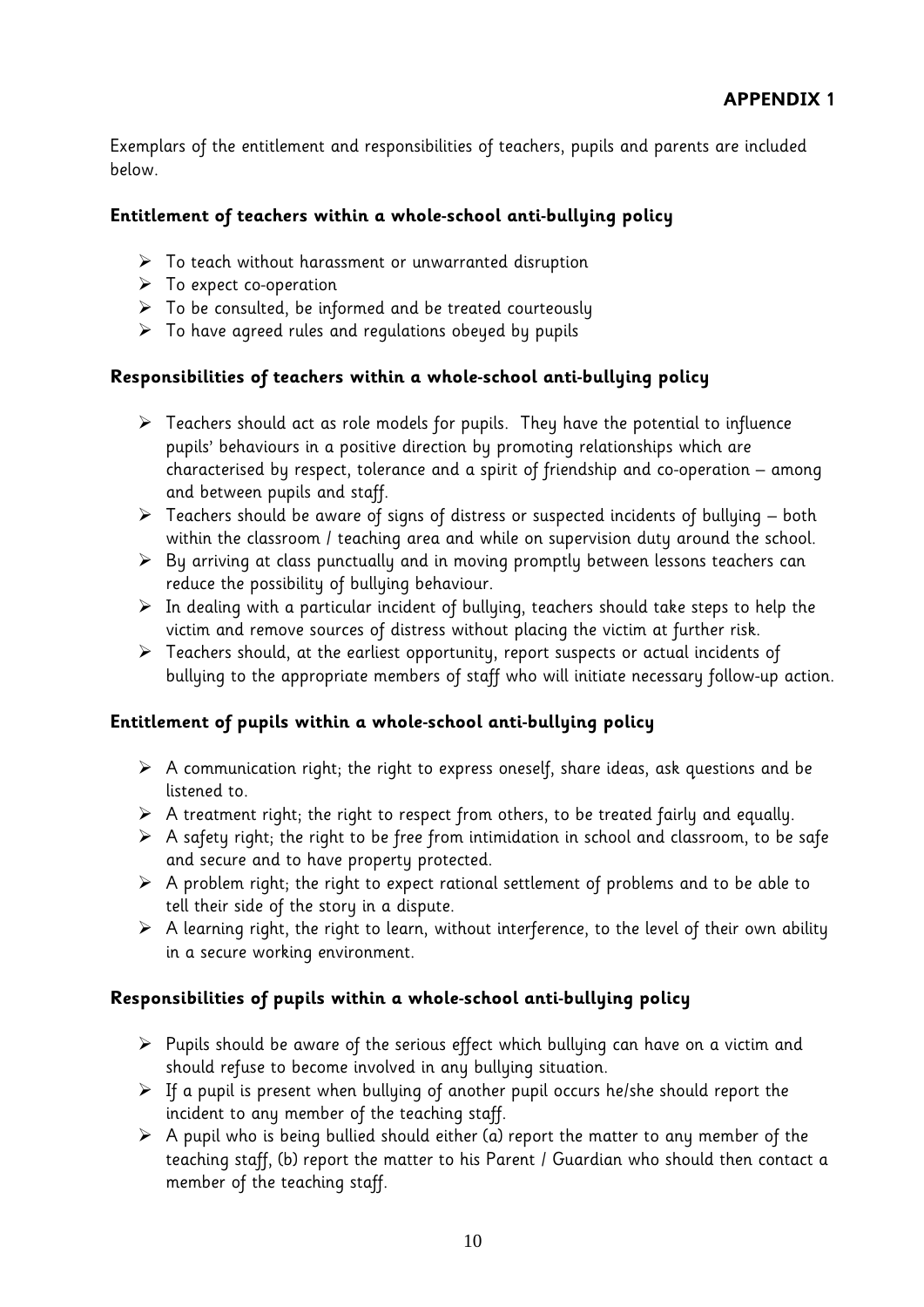#### **Entitlement of parents within a whole-school anti-bullying policy**

- $\triangleright$  To be made aware of the school's policy and procedures for minimising bullying in school.
- $\triangleright$  To expect that the school will take all reasonable steps to reduce the likelihood of bullying within school.
- $\triangleright$  To be confident that the school will support any pupil who is being bullied.
- $\triangleright$  To expect to be consulted by the school on its procedures for dealing with any incident of bullying in which their child is either victim or bully.

#### **Responsibilities of parents / guardians within a whole-school anti-bullying policy**

- $\triangleright$  Parents / Guardians should watch for common signs of bullying in their child, e.g. losing interest in school and becoming unwilling to attend school, a pattern of headaches, missing equipment, requests for extra money, damaged clothing, bruising, repeated requests to come home for lunch, changing unusual route to school or asking to be taken to school, and unexplained secretiveness, sullenness or unusual outbursts of temper.
- $\triangleright$  Parents / Guardians should take an active interest in their child's social life and should know his / her company.
- Parents / Guardians should strongly advise their child **not to retaliate** but to report any incident of bullying to either a member of the teaching staff or to the Parent / Guardian **as a matter of urgency**
- $\triangleright$  Parents / Guardians should inform the school of any cases of suspected bullying of which they are aware, **even if their own child is not directly involved.**
- $\triangleright$  Parents / Guardians should be willing to co-operate with the school authorities if their child is involved in any incident of bullying – either as victim or alleged bully.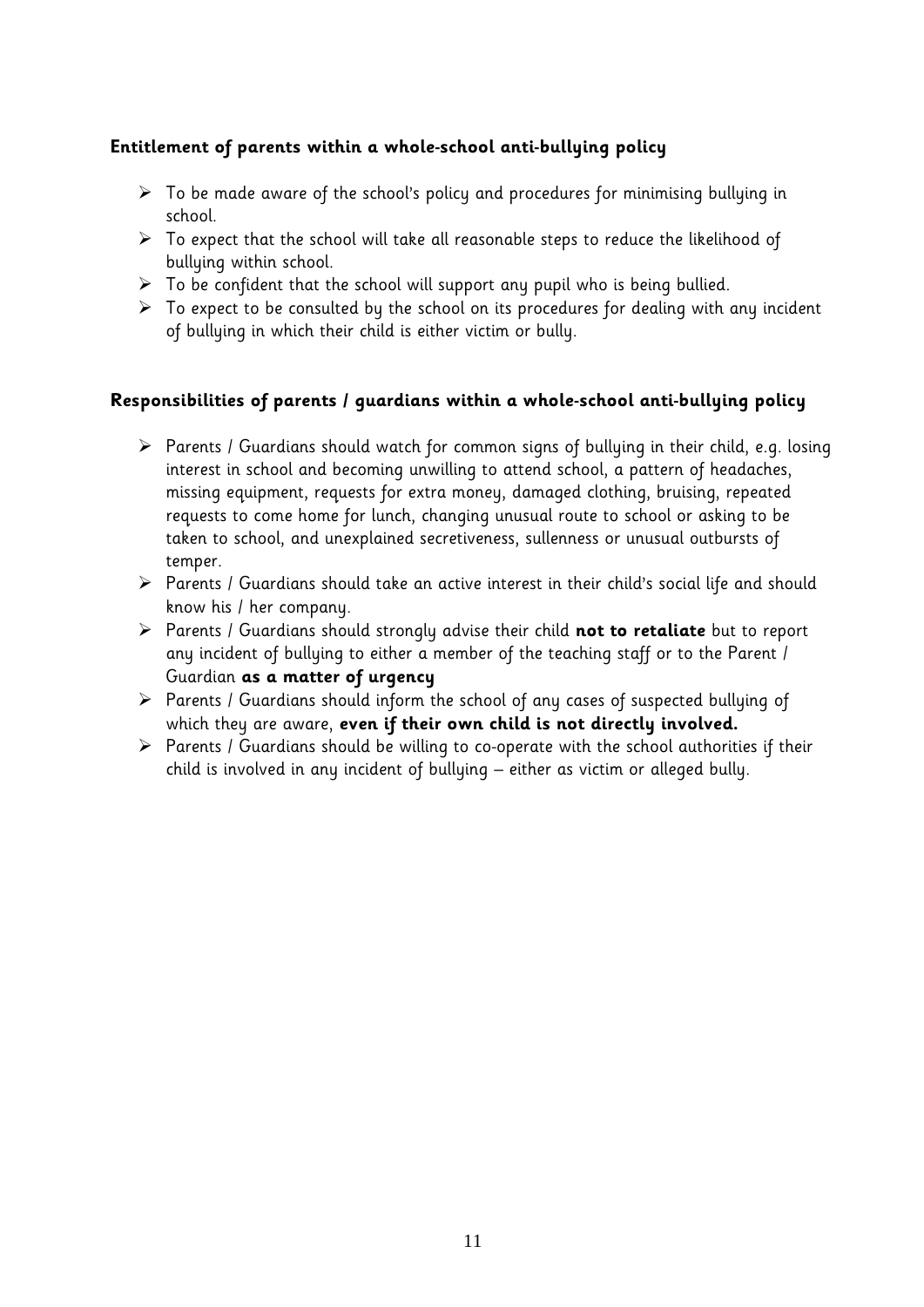#### **FORMS OF BULLYING**

#### **1. Physical Aggression:**

This behaviour is more common among boys than girls. It includes pushing, shoving, punching, kicking, poking and tripping people up. It may also take the form of severe physical assault. While boys commonly engage in 'mess fights', they can often be used as a disguise for physical harassment or inflicting pain.

#### **2. Damage to Property:**

Personal property can be the focus of attention for the bully; this may result in damage to clothing, school books and other learning material or interference with a pupil's school bag or bicycle. The contents of school bags and pencil cases may be scattered on the floor. Items of personal property may be defaced, broken, stolen or hidden.

#### **3. Extortion:**

Demands for money may be made, often accompanied by threats (sometimes carried out) in the event of the victim not promptly 'paying up'. Victims' lunches or lunch money may be taken. Victims may also be forced into theft of property for delivery to the bully. Sometimes, this tactic is used with the sole purpose of incriminating the victim.

#### **4. Intimidation:**

Some bullying behaviour takes the form of intimidation: it is based on the use of very aggressive body language, facial expressions with the voice being used as a weapon.

#### **5. Abusive Telephone Calls / Text Messaging / E Message:**

The abusive telephone call / text message / e message (which may sometimes be anonymous) is a form of verbal intimidation or bullying. The anonymous phone call / text / e message is very prevalent where teachers are the victims of bullying.

#### **6. Isolation:**

This form of bullying behaviour seems to be more prevalent among girls. A certain person is deliberately isolated, excluded or ignored by some or the entire class group. This practice is usually initiated by the person engaged in bullying behaviour. It may be accompanied by writing insulting remarks about the victim in public places, by passing around notes about or drawings of the victim or by whispering insults about them loud enough to be heard.

#### **7. Name Calling / Slagging**

Persistent name-calling directed at an individual, which hurts, insults or humiliates should be regarded as a form of bullying behaviour, most name calling of this type refers to physical appearance, e.g. 'big ears', size or clothes worn.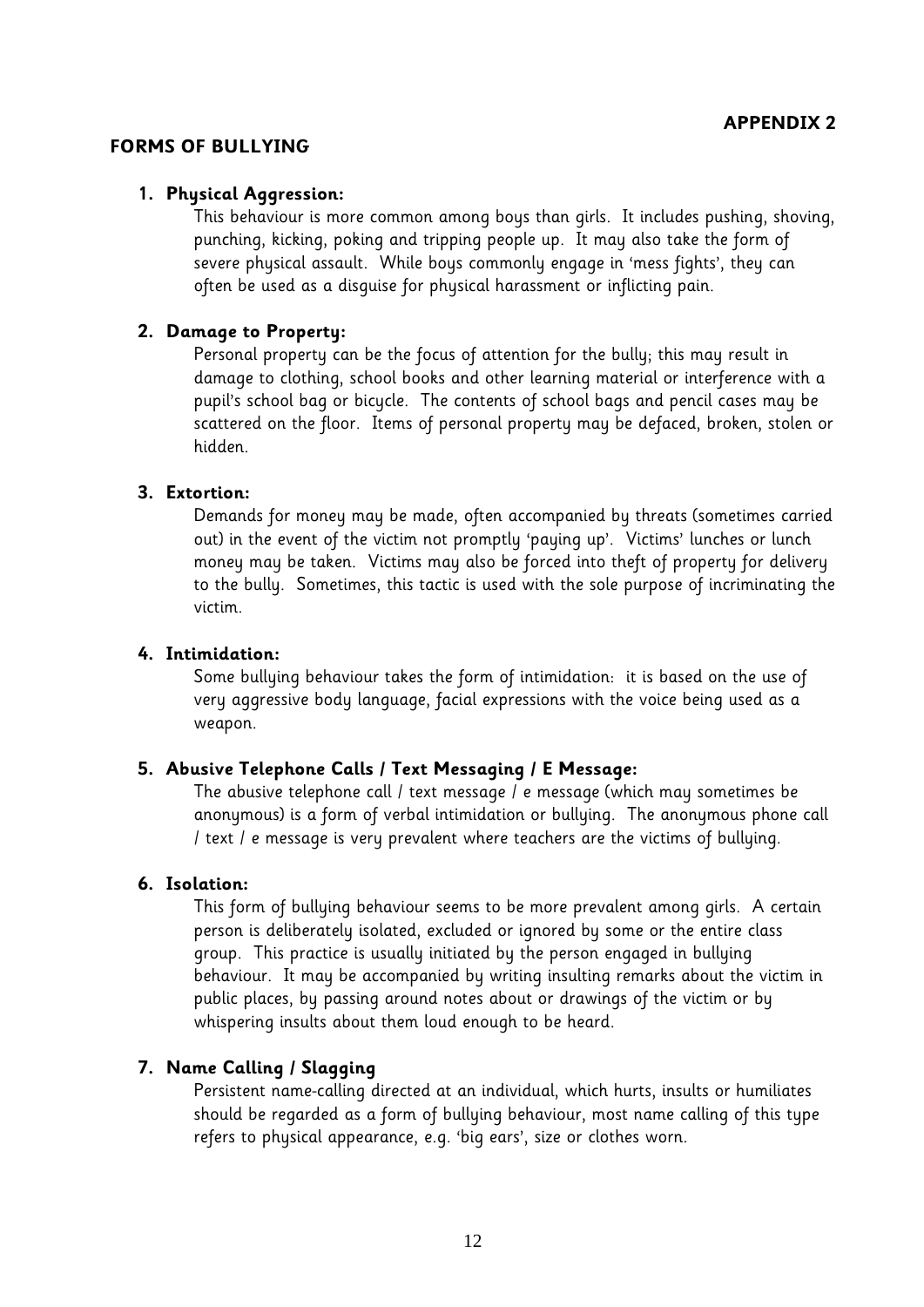#### **APPENDIX 3**

#### **Need someone to talk to?**

- $\blacksquare$  If you have something important to talk to staff about
- If you are worried about something that is happening to you, or to someone you know
- $\blacksquare$  If you need help, or if you need to know how to get help

#### **The staff are here to listen and to help – they will try to do what they can.**

If you are worried about telling things in confidence

**Tell the staff – they will understand. If they are concerned about your safety, or someone else's, they may need to share this with others, but they will always tell you first.**

 $\blacksquare$  If you are still unsure about talking to a member of staff, you can telephone

| Childline (NI)        | Tel. | 0800 1111               |  |
|-----------------------|------|-------------------------|--|
| <b>NSPCC</b>          | Tel. | 0808 800 5000           |  |
| <b>Belfast Office</b> | Tel. | 028 9035 1135           |  |
| <b>Antrim Office</b>  |      | Tel. 028 9448 7533      |  |
| Lifeline              | Tel. | 0808 808 8000 (24 hour) |  |

These calls are free, and they will not show up on your phone bill. They will help you to work out what to do next.

#### **Education Authority North Eastern Region Contacts**

| <b>Chief Education Welfare Officer:</b><br><b>Designated Officer for Child Protection:</b> | 028 2566 1273<br>028 9448 2223 |
|--------------------------------------------------------------------------------------------|--------------------------------|
| <b>Educational Welfare Officer:</b><br>32 Mullaghinch Road, Aghadowey                      | 028 7086 8588                  |
| <b>Behaviour Support Team, Antrim Board Centre</b>                                         | 028 9448 2334                  |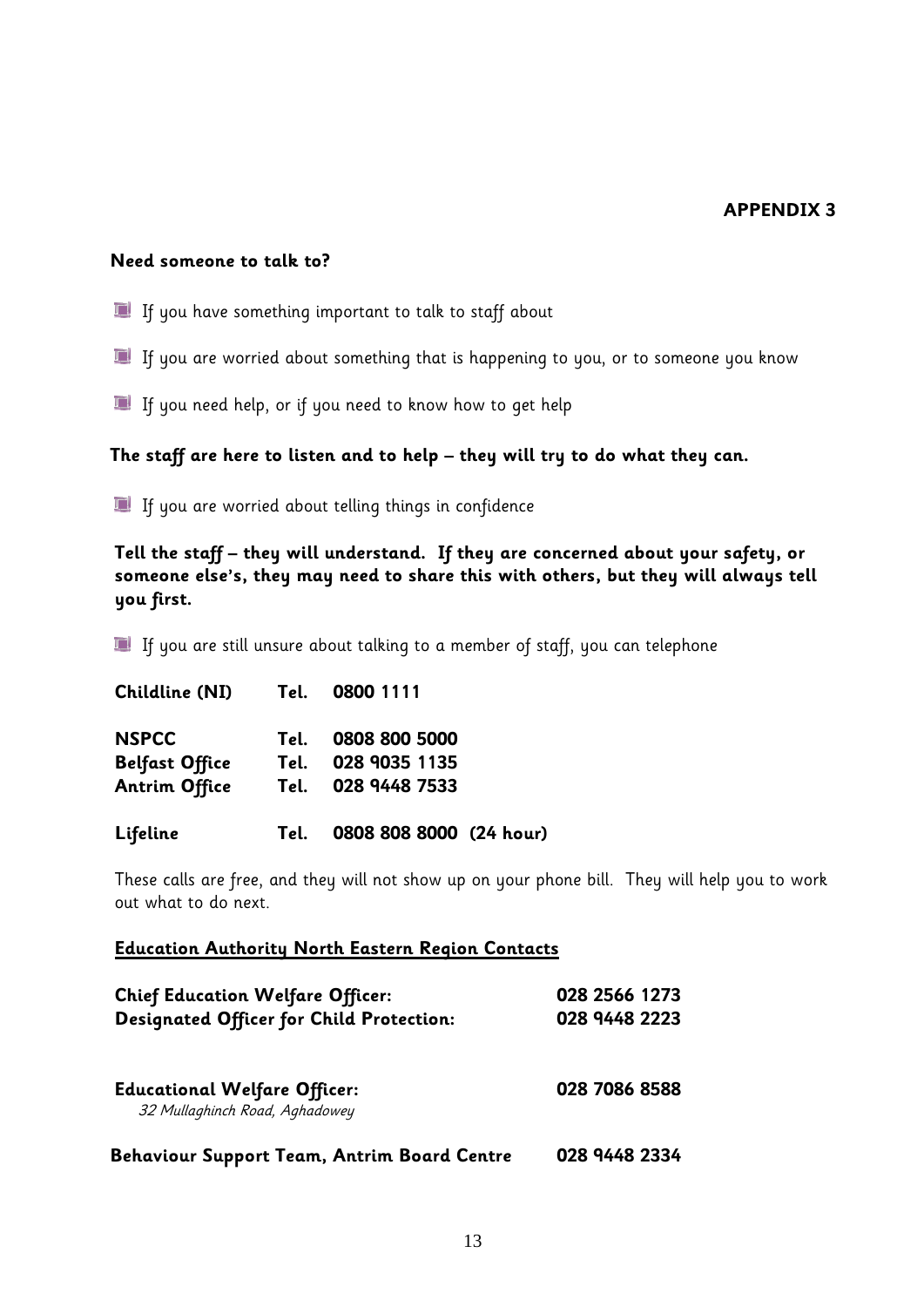# **CONTACTS AND HELPLINES**

#### **HELPLINES:**

Jennymount Court Text: 88858 North Derby Street Belfast BT15 3HN Telephone: 028 9035 1135 Free Helpline: 0808 800 5000 Web page: [www.nspcc.org.uk](http://www.nspcc.org.uk/)

# **NSPCC NSPCC Child Protection**

1 st Floor Lanyon Building 24 hours call free: 0808 800 5000

2 nd Floor Lanyon Building The Bridge Jennymount Court 139 Ravenhill Road North Derby Street Belfast BT6 8DR Freephone: 0800 1111 Web page: [www.contactni.com](http://www.contactni.com/) Web page: [www.childline.org.uk](http://www.childline.org.uk/)

#### **Childline Contact Youth Counselling Services**

Belfast BT15 3HN Telephone: 028 9045 7848 Telephone: 028 2044 1641 Free 24 hour 'Life Line' 0808 808 8000

### **OTHER USEFUL CONTACTS:**

#### **Children's Law Centre**

Rights House 127-131 Ormeau Road Belfast BT7 1SH Telephone: 028 9024 5704 Chalky Helpline: 0808 808 5678 (Free Phone Advice: 9am-5pm weekdays) e-mail: reception@childrenslawcentre.org Web page: [www.childrenslawcentre.org](http://www.childrenslawcentre.org/)

Childcare Office **Popper House** 542-544 Upper Newtownards Road 15 Richmond Park Belfast BT4 3HE Belfast BT10 OHB Telephone: 028 9067 2366

Web page: [www.barnardos.org.uk](http://www.barnardos.org.uk/) Telephone: 028 9043 1123

#### **Barnardos Save The Children**

Programmes Department: Web page: [www.savethechildren.org.uk](http://www.savethechildren.org.uk/)